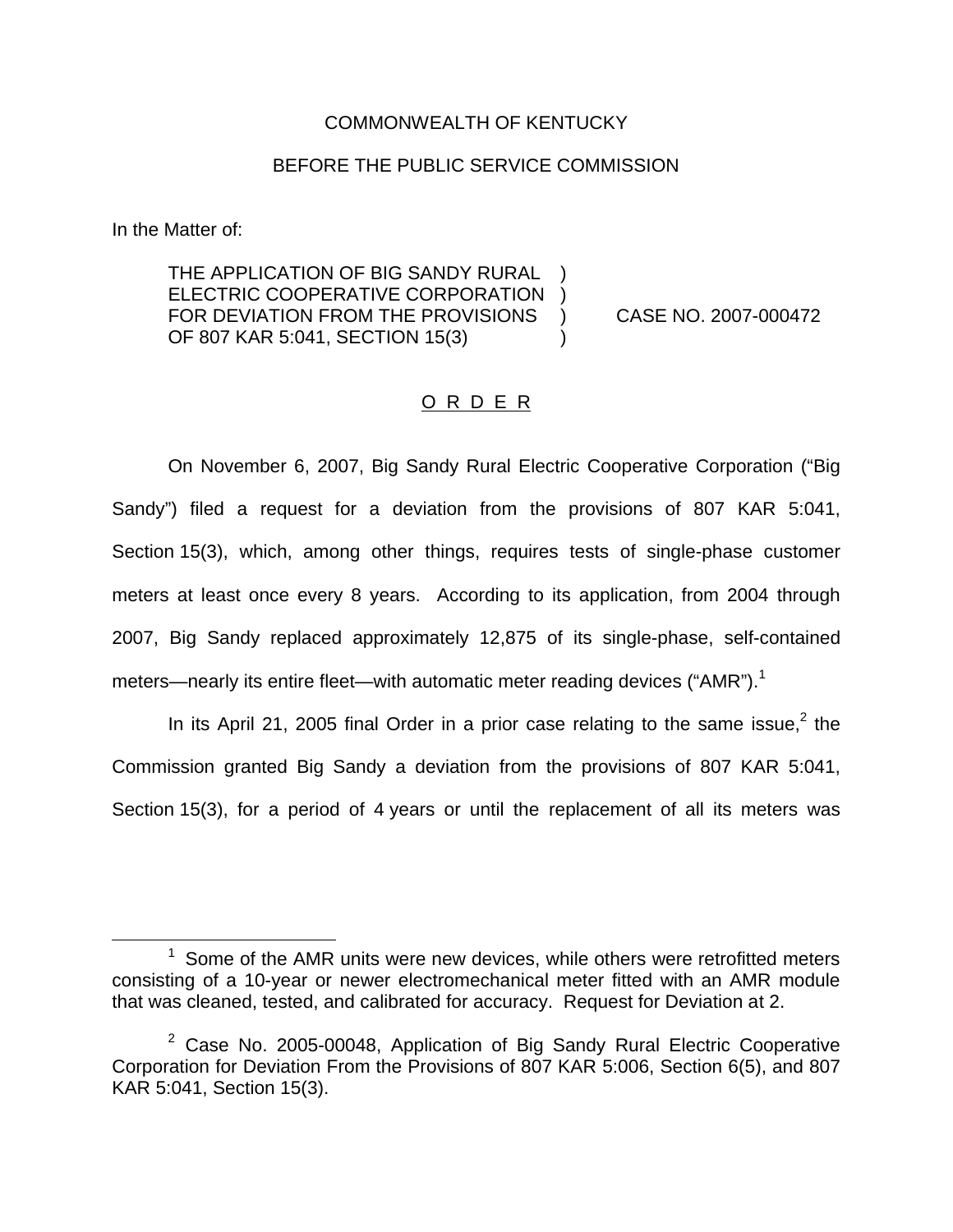complete.<sup>3</sup> The Commission found that the meters not tested for the previous 6 or 7 years would be potentially affected by the deviation because they would be due a test during the period in which meters were being replaced with AMR units. If those meters were the last ones to be replaced, their tests might be delayed beyond the 8-year requirement. However, the Commission determined that 807 KAR 5:006, Section 18, which allows a customer to request a meter test, coupled with Big Sandy's tariff provision allowing a refund of the testing service charge if the meter is more than 2 percent fast, provided adequate protection to any Big Sandy customers who believed their meters might be malfunctioning.

On January 7, 2008, Big Sandy filed a motion to withdraw its November 6, 2007 request for a deviation. In its motion, Big Sandy states that it no longer believes the deviation is necessary.

Finding no reason to deny Big Sandy's motion to withdraw its request for deviation, the Commission finds that the motion should be granted.

IT IS THEREFORE ORDERED that Big Sandy's motion to withdraw its November 6, 2007 application for a deviation from the requirements of 807 KAR 5:041, Section 15(3), is granted.

<sup>&</sup>lt;sup>3</sup> According to Big Sandy, its meter replacement is scheduled to be completed in 2008.